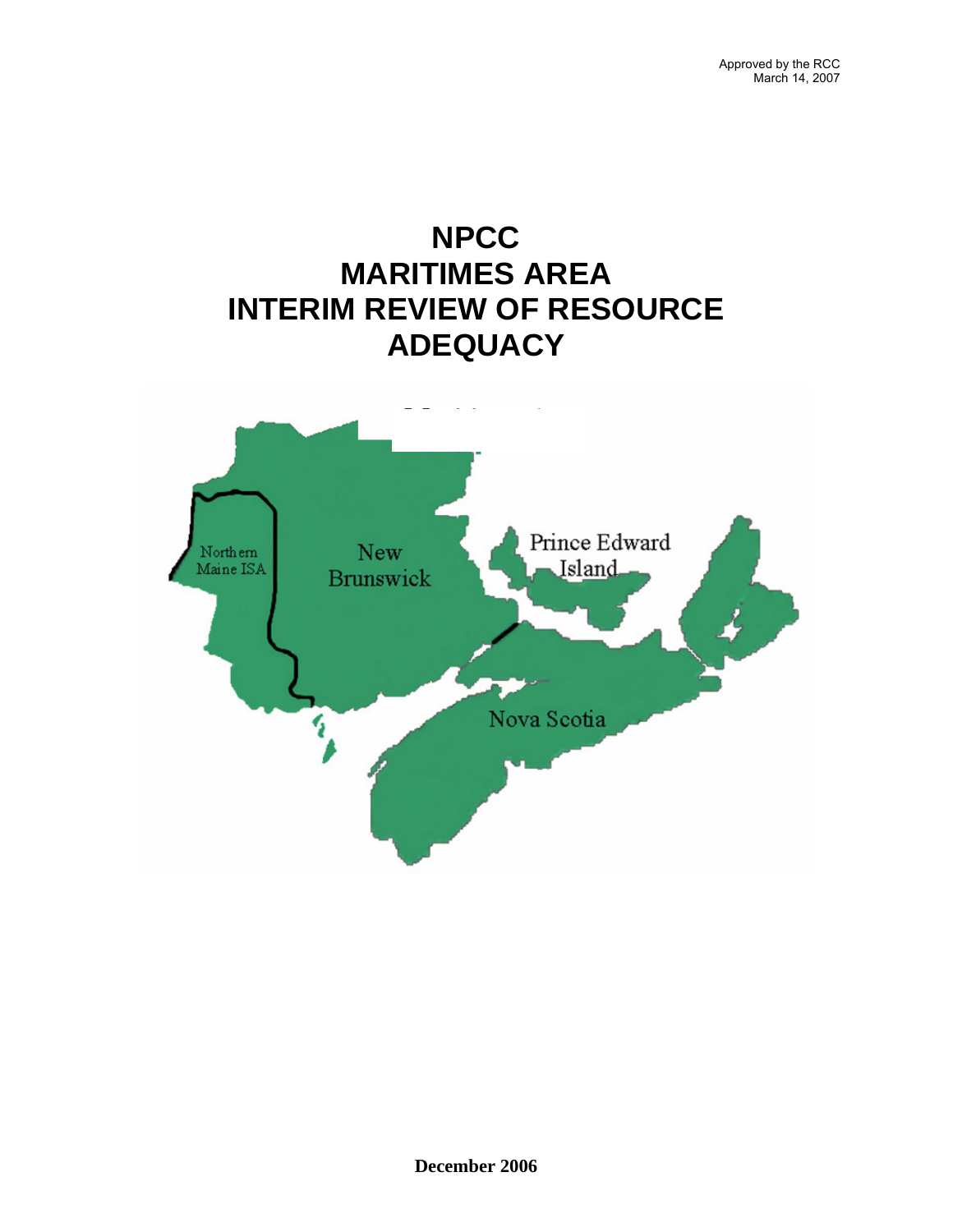## **Executive Summary**

This is the 2006 Maritimes Area Interim Review of its 2004 Triennial Review of Resource Adequacy. This interim review covers the years 2007 to 2009, and follows the resource adequacy review guidelines as outlined in the NPCC B-8 Document "Guidelines for Area Review of Resource Adequacy." The Maritimes Area consists of the regions of New Brunswick, Nova Scotia, Prince Edward Island, and Northern Maine.

The LOLE results in this study reflect the Maritimes Area modeled as an isolated system, without any consideration of the interconnection benefits. Results in this review show that the isolated Maritimes Area will comply with the NPCC resource adequacy reliability criterion in years 2007 and 2008, as was the case in the 2004 Triennial Review. In 2009, the isolated Maritimes Area requires 100 MW of additional capacity to meet the NPCC resource adequacy criterion, whereas the 2004 Triennial Review had a deficiency of 240 MW. The most significant cause of the 2009 capacity shortfall is the April 2008 to October 2009 planned refurbishment of the 635 MW Point Lepreau Nuclear Station. New Brunswick Power Distribution and Customer Service is in the process of evaluating options for meeting its capacity requirements for the refurbishment period, including making capacity purchases over its interconnections from neighboring areas.

The smaller 2009 deficiency in this review is predominantly due to the addition of 72 MW of effective wind capacity to the system, along with a reduced load forecast for all years. Primary factors behind the reduced load forecast are higher than anticipated natural gas penetration, and demand elasticity due to increased electricity rates.

### **Major System Changes**

### Point Lepreau Refurbishment

In the 2004 Triennial Review, it stated that the planned refurbishment of the 635 MW Point Lepreau Nuclear Generating Station was awaiting approval. Final approval for New Brunswick Power Corp. to proceed with this project was given by the New Brunswick provincial government in July 2005. This planned refurbishment requires an 18-month outage of the station, beginning in April 2008 with completion by October 2009.

### Second International Power Line to New England

The 2004 Triennial Review stated that construction of a second tie between New Brunswick and New England was expected to begin in Fall 2005, with a planned inservice date of Fall 2006. Construction on this tie began in early 2006, and its target inservice date is December 2007. It is expected that this second tie will increase the transfer capability between New Brunswick and New England by 300 MW bidirectionally.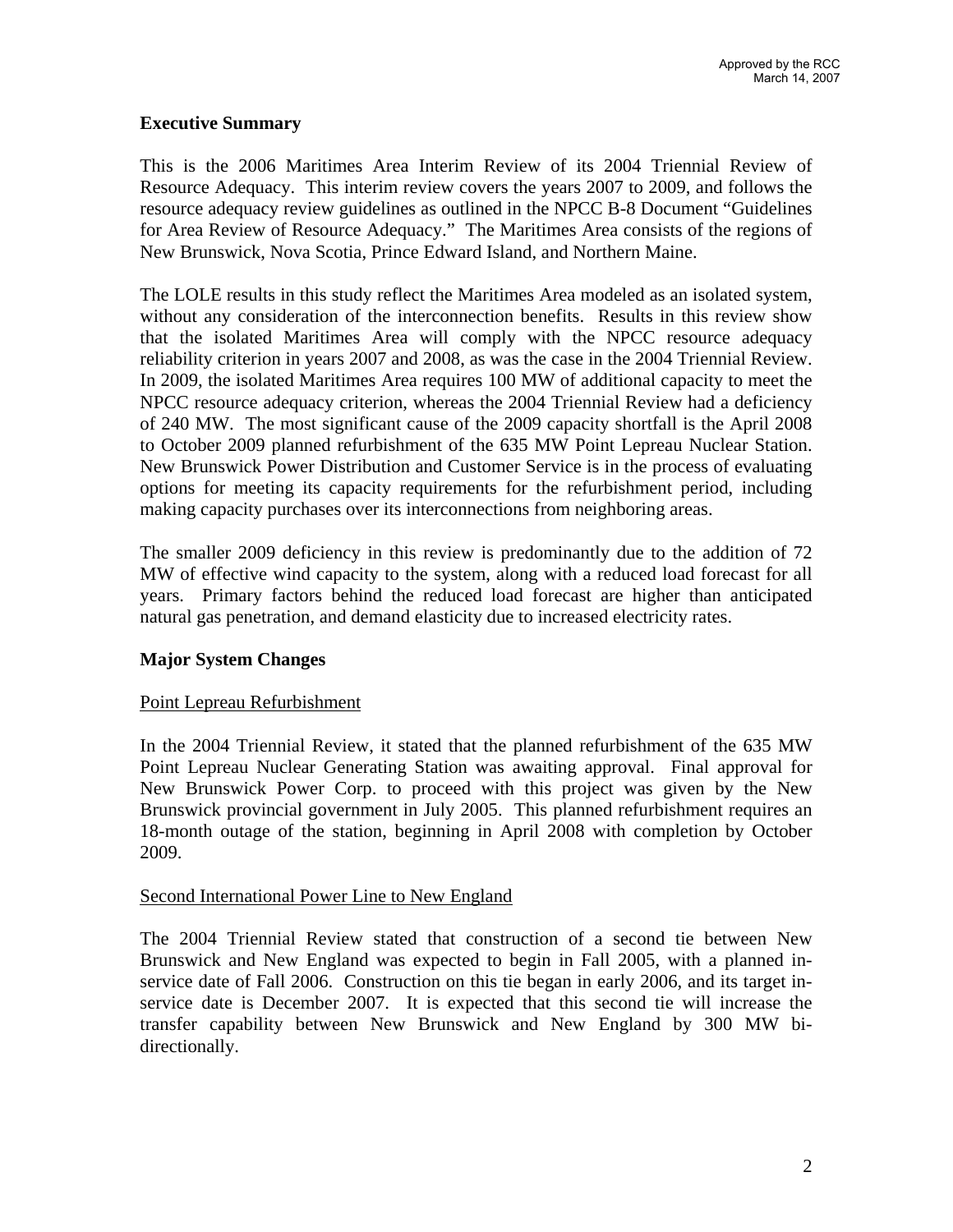### Wind Development

The 2004 Triennial Review stated that the installed wind capacity in the Maritimes was 47 MW, with plans to develop an additional 130 MW. However, the 2004 review did not assign any capacity credit to these wind projects, and they were thus excluded from the LOLE analysis.

Wind project capacity was modeled in this interim review based upon results from the Sept. 21, 2005 NBSO report "Maritimes Wind Integration Study". This report showed that the effective capacity from wind projects, and their contribution to LOLE, was equal to or better than their seasonal capacity factors. Coincidence of high winter wind generation with the peak winter loads results in the Maritimes Area receiving a higher capacity benefit from wind projects than would a summer peaking area. The effective wind capacity calculation also assumes a good geographic dispersion of the wind projects in order to mitigate the occurrences of having zero wind production.

It is assumed for this study that all wind turbines installed in the Maritimes Area will be suitable for cold climate operation. Current technologies allow for cold climate wind turbines to operate at temperatures as low as -30 $^{\circ}$ C (-22 $^{\circ}$ F). For extreme weather events below  $-30^{\circ}$ C, these wind turbines do not operate. Since the Maritimes Area winter peak load forecast assumes a -24  $^{\circ}$ C (-11  $^{\circ}$ F) temperature, the cold climate wind turbines are capable of supplying the forecast peak load.

The following table describes the wind capacity in each sub-area, along with their winter and summer effective capacity percentages.

# **Table 1**

|                  | Nameplate Wind   |      |      |                  |                         |
|------------------|------------------|------|------|------------------|-------------------------|
|                  | Capacity by Year |      |      |                  |                         |
|                  | (MW)             |      |      |                  |                         |
| <b>Maritimes</b> | 2007             | 2008 | 2009 | Winter Effective | <b>Summer Effective</b> |
| Sub-area         |                  |      |      | Capacity         | Capacity                |
| New Brunswick    |                  |      |      | n/a              | n/a                     |
| Nova Scotia      | 49               | 63   | 108  | 32%              | 16%                     |
| PEI              | 53               | 53   | 53   | 40%              | 20%                     |
| N. Maine         | 42               | 42   | 42   | 40%              | 20%                     |
| Total            | 144              | 158  | 203  |                  |                         |

# **Maritimes Area Wind Capacity 2007 to 2009**

Although Table 1 shows New Brunswick with no wind capacity, it is anticipated that New Brunswick Power Corp. will announce power purchase agreements involving 200 MW of wind capacity by the end of 2006, with target in-service of this capacity before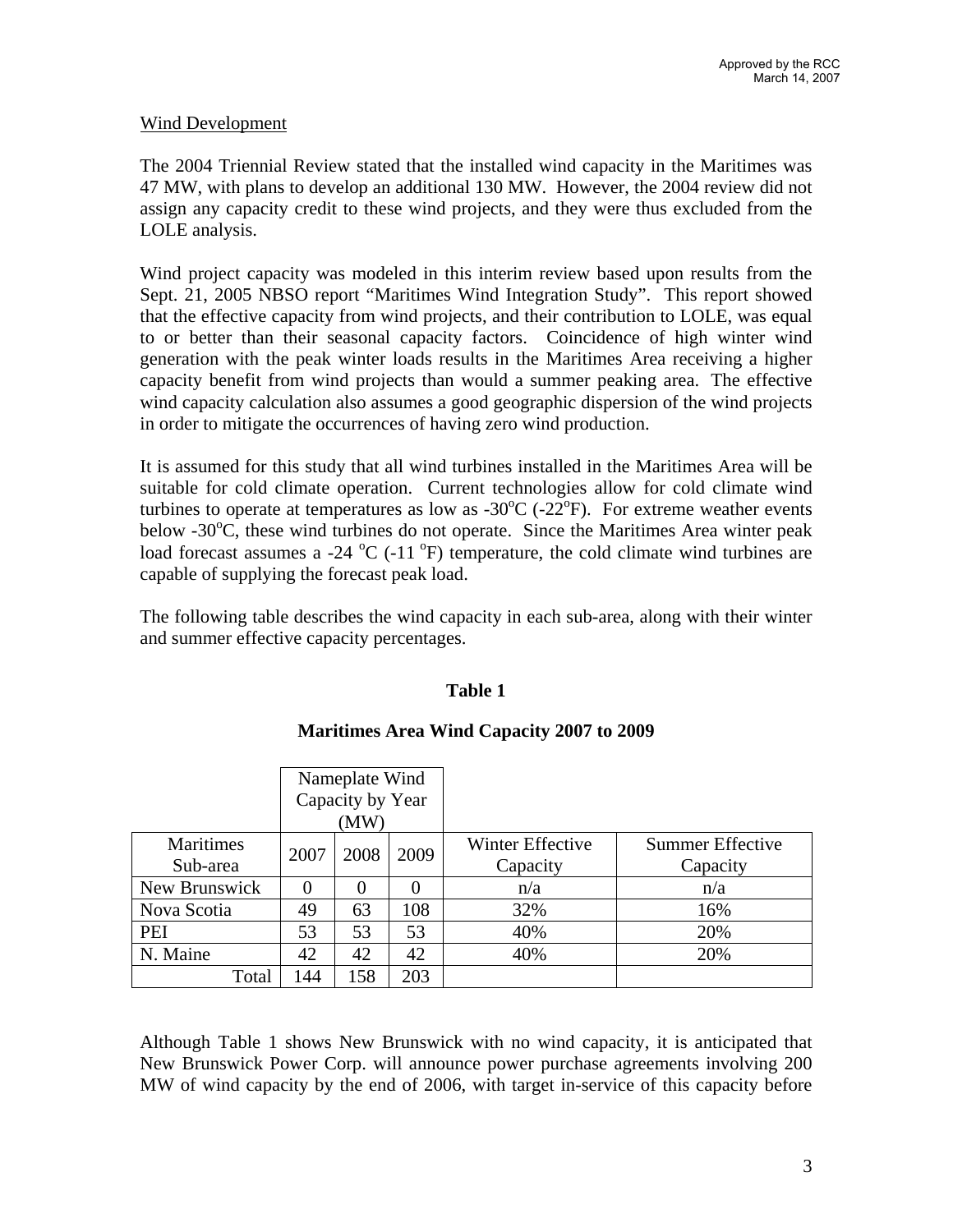2009. However, since these wind projects have yet to be formally announced, they have not been included in this review.

# **Load Forecast**

In the 2004 Triennial Review, the forecast 2007 coincident peak load was 5744 MW with a forecast annual growth rate of 1.35%. The updated load forecast used in this review is lower in all years, starting at 5635 MW in 2007 with an annual growth rate of 1.84%. Table 2 shows the year-by-year comparison of these load forecasts.

## **Table 2**

| <b>Winter Peak</b><br>(Month of February) | 2006<br><b>Interim Review</b><br>MW | 2004<br><b>Triennial Review</b><br><b>MW</b> | Difference<br><b>MW</b> |
|-------------------------------------------|-------------------------------------|----------------------------------------------|-------------------------|
| 2007                                      | 5635                                |                                              | $-109$                  |
| 2008                                      | 5744                                | 5828                                         | $-84$                   |
| 2009                                      | 5844                                | 5900                                         | $-56$                   |
| Average Annual Compound Growth Rate       |                                     |                                              |                         |
| 2007-2009<br>Four Year Period             |                                     | 2007-2009                                    |                         |
| <b>Growth Rate</b>                        | 1.84%                               | 1.35%                                        |                         |

### **Load Forecast Comparison**

### **Generation Resources**

Changes in the outlook for generation resources in the Maritimes Area include the following:

- The 23 MW Caribou oil fired plant was brought out of its mothball state and reactivated for all years of this review.
- The 98 MW Courtenay Bay 4 oil fired plant has been retired.
- The refurbishment of Tuft's Cove units 4 and 5, providing an additional 50 MW, is now planned for 2010 instead of being upgraded by 52 MW for 2006.
- Point Lepreau derations in years 2007 to 2008 are slightly greater in this study.
- Effective wind capacity, as per Table 1, has been added to all years.
- Minor capacity additions are planned for small hydro facilities.

Table 3 shows the year by year generation resources forecast for this review compared to the last Triennial Review.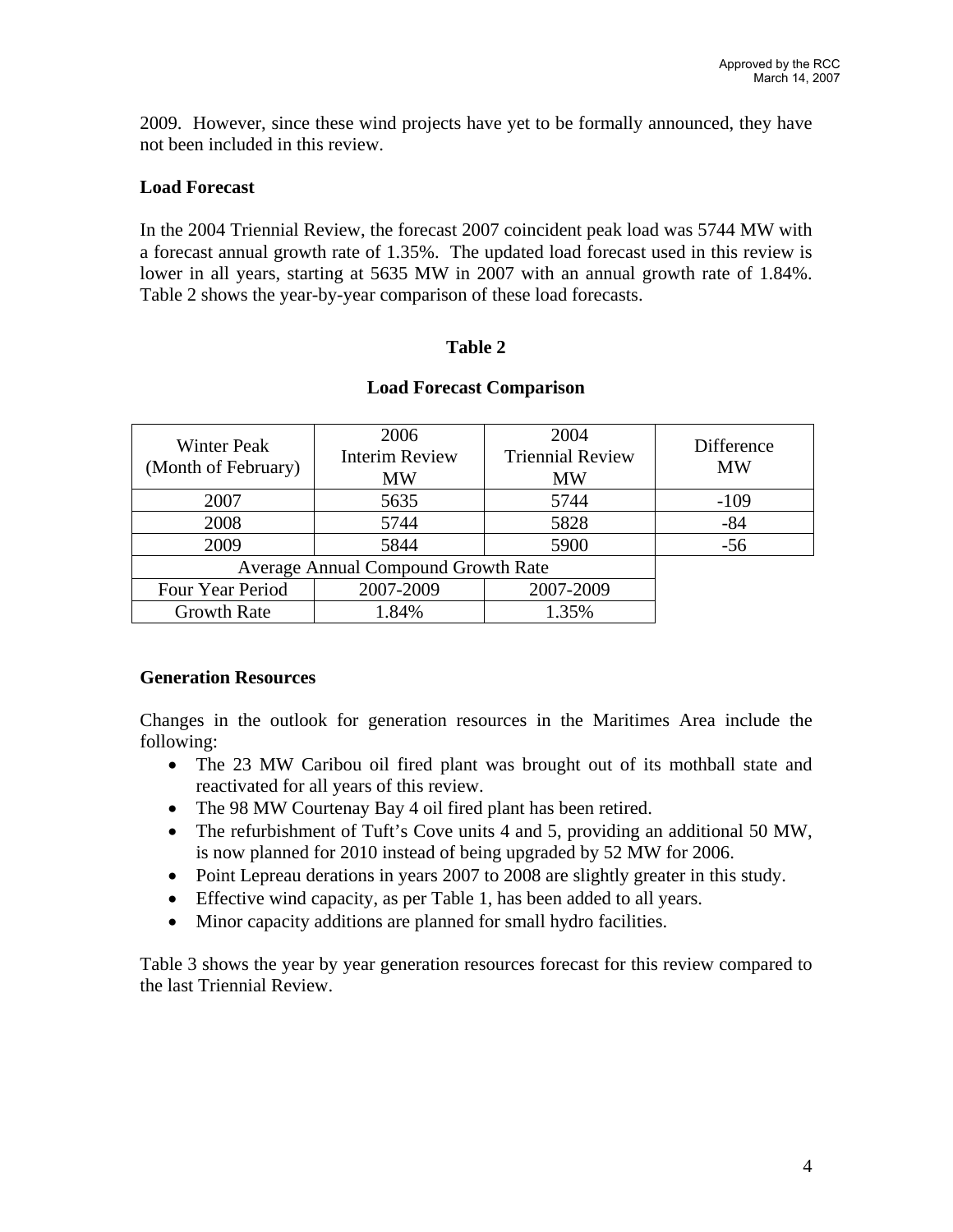## **Table 3**

#### **Generation Resources Comparison**

| Winter Peak<br>(Month of February) | 2006<br><b>Interim Review</b><br>MW | 2004<br><b>Triennial Review</b><br>ΜW | Difference<br>MW |
|------------------------------------|-------------------------------------|---------------------------------------|------------------|
| 2007                               | 6653                                | 6734                                  | -81              |
| 2008                               | 6666                                | 6725                                  | $-59$            |
| 2009                               | 5122                                | 6147                                  | $-25$            |

#### **Assessment of Installed Capacity Requirements**

The Maritimes Area uses a 20% reserve capacity planning criterion. Due to similar changes in the load forecast and the planned generation resources, the % reserve outlook is very close to that of the Triennial Review. In 2009, the outlook for the planned reserve is 290 MW short of the 20% reserve criterion.

Table 4 shows a comparison of the planned and required reserve for this review.

### **Table 4**

| Installed<br>Month<br><b>Of</b><br>Capacity | Forecast<br>Coincident | Interruptible<br>Load | Planned<br>Reserve |      | Required<br>Reserve |      |      |
|---------------------------------------------|------------------------|-----------------------|--------------------|------|---------------------|------|------|
| February                                    | MW                     | Peak<br><b>MW</b>     | <b>MW</b>          | MW   | $\%$                | MW   | $\%$ |
| 2007                                        | 6653                   | 5635                  | 492                | 1510 | 29.4                | 1029 | 20.0 |
| 2008                                        | 6666                   | 5744                  | 496                | 1418 | 27.0                | 1050 | 20.0 |
| 2009                                        | 6122                   | 5844                  | 501                | 779  | 14.6                | 1069 | 20.0 |

#### **Comparison of Planned and Required Reserve**

Table 5 shows the year by year LOLE results for this review and the Triennial Review, along with the required interconnection support to meet the NPCC reliability criterion. The LOLE results in this study reflect the Maritimes Area modeled as an isolated system without consideration of interconnection benefits. The isolated Maritimes Area will comply with the NPCC resource adequacy reliability criterion in years 2007 and 2008, as was the case in the 2004 Triennial Review. In 2009, the isolated Maritimes Area requires 100 MW of additional capacity to meet the NPCC resource adequacy criterion, whereas the 2004 Triennial Review had a deficiency of 240 MW. The most significant cause of the 2009 capacity shortfall is the April 2008 to October 2009 planned refurbishment of the 635 MW Point Lepreau Nuclear Station. New Brunswick Power Distribution and Customer Service is in the process of evaluating options for meeting its capacity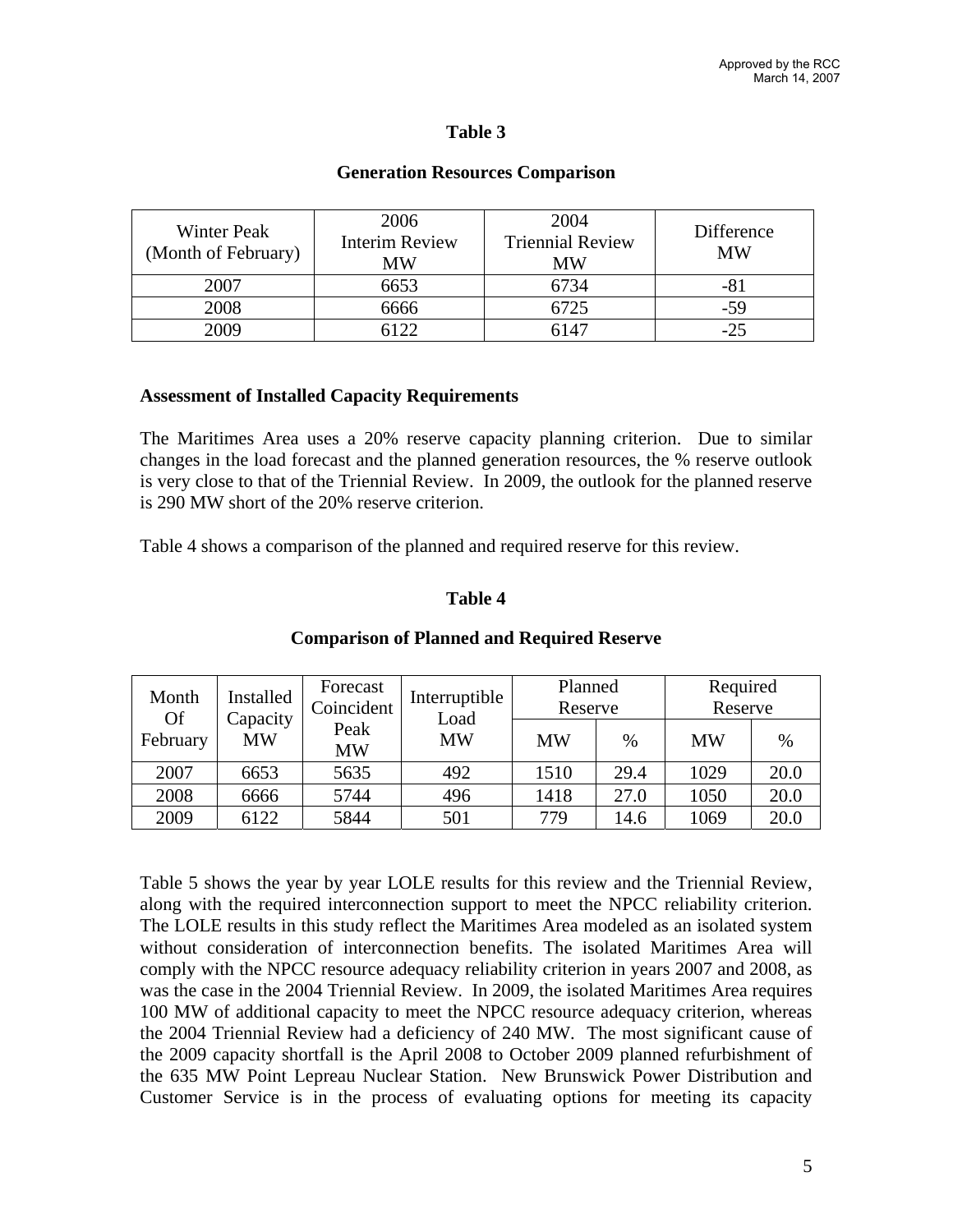requirements for the refurbishment period, including making capacity purchases over its interconnections from neighboring areas.

### **Table 5**

|                  |         | <b>Expected Number of Firm Load</b> | <b>Required Interconnection Support</b> |           |  |
|------------------|---------|-------------------------------------|-----------------------------------------|-----------|--|
| Calendar<br>Year |         | Disconnections (Days/Year)          | MW                                      |           |  |
|                  | 2006    | 2004                                | 2006                                    | 2004      |  |
|                  | Interim | Triennial                           | Interim                                 | Triennial |  |
|                  | Review  | Review                              | Review                                  | Review    |  |
| 2007             | 0.002   | 0.012                               |                                         |           |  |
| 2008             | 0.007   | 0.047                               |                                         |           |  |
| 2009             | 0.191   | 0.380                               |                                         | 240       |  |

### **Maritimes LOLE and Required Interconnection Support**

Due to software limitations in the Maritimes Area LOLE calculation program, the results in Table 5 were calculated with only a single area LOLE model for the Maritimes Area, not a multi-area model to recognize possible congestion on the interface between New Brunswick and Nova Scotia. Next year, in the 2007 Maritimes Area Comprehensive Review, a new software program will be implemented that is capable of multi-area LOLE calculations. The analysis that follows details how the single area LOLE model was used to calculate the LOLE of the two sub-areas of the Maritimes Area.

To evaluate whether the isolated Maritimes Area could meet the NPCC reliability criterion without exceeding intra-area transmission capability limits, the system was split into two sub-areas, one on each side of the New Brunswick to Nova Scotia interconnection. This is the only intra-area transmission line that is subject to congestion.

Table 6 shows the LOLE for the Nova Scotia sub-area, along with the available sub-area support and required external interconnection support. In all years, the Nova Scotia subarea meets the NPCC reliability criterion without any external interconnection support.

### **Table 6**

### **Nova Scotia Sub-Area LOLE and Required Interconnection Support**

|          | Expected              | Total     | <b>Total Available</b> | External        |
|----------|-----------------------|-----------|------------------------|-----------------|
| Calendar | Number of             | Required  | <b>Support From</b>    | Interconnection |
| Year     | Firm Load             | Sub-Area  | <b>NBSO</b>            | Support         |
|          | <b>Disconnections</b> | Support   | Sub-Area               | Required        |
|          | (Days/Year)           | <b>MW</b> | <b>MW</b>              | <b>MW</b>       |
| 2007     | 0.022                 | $-90$     |                        |                 |
| 2008     | 0.036                 | $-60$     |                        |                 |
| 2009     | 0.062                 | $-30$     |                        |                 |